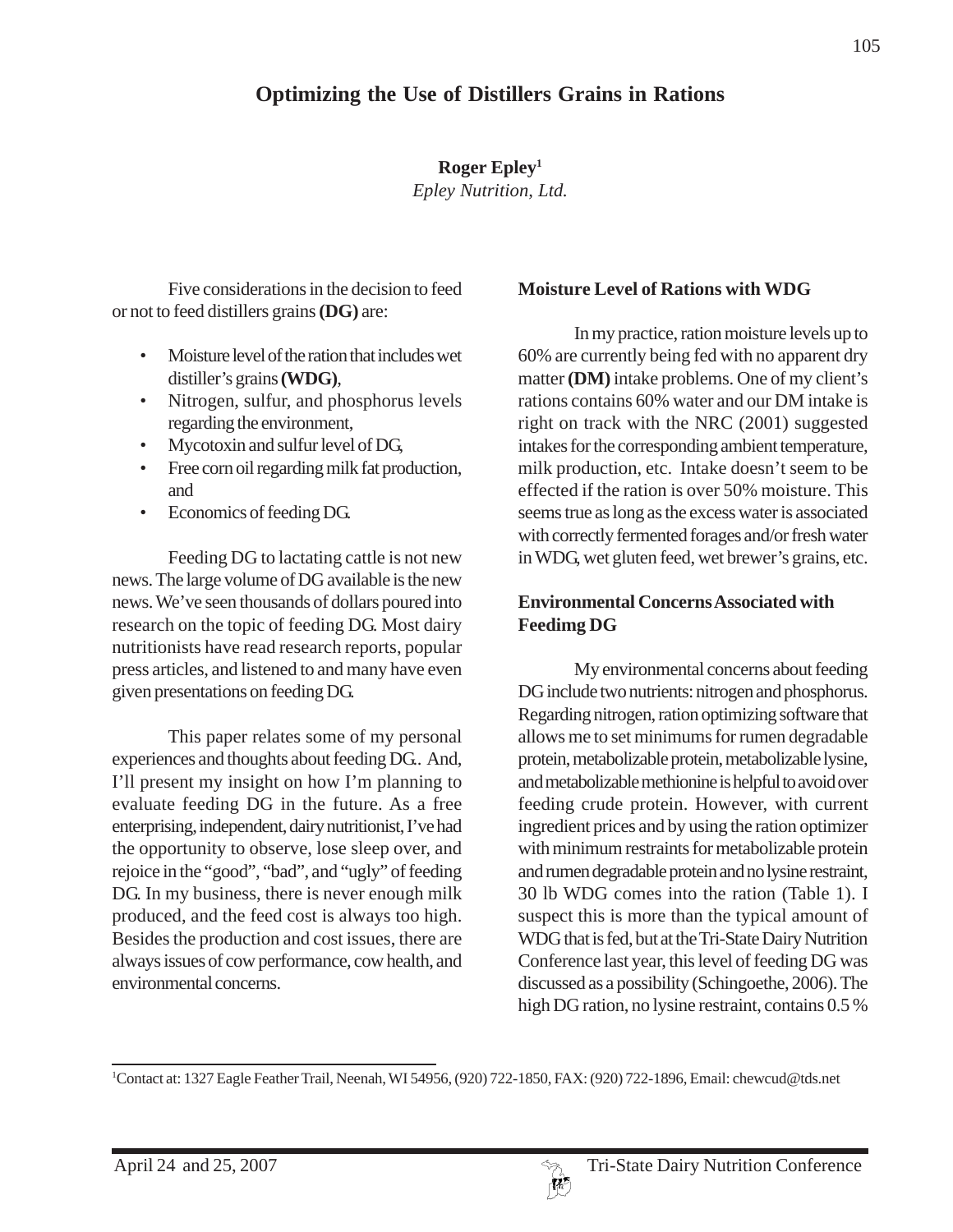extra crude protein and 11 gram/day of excess phosphorus per cow compared to the ration with a minimum lysine restraint (Table 2). These excesses shouldn't be a problem when they are included in a nutrient management plan.

#### **Potential Health Problems Associated with Feeding DG**

Two potential health problems related to feeding distiller's grain includes the possibility of too much sulfur and mycotoxicosis.

Sulfur analysis of DG in 2006 (Dairyland Laboratory, Arcadia, WI) revealed high-end concentrations of sulfur in DG between 1 and 2%. I suspect the high sulfur concentration in DG is coming from a wet corn milling procedure used prior to fermentation to produce ethanol. Total sulfur intake could be a problem with high sulfur DG. The ration balancing software I use has a book value of 0.46% sulfur in DG. Using this book value of 0.46% sulfur and with 10% of the ration DM from DG, the ration would include about 0.24% sulfur. The 0.24% sulfur is coming from corn silage, haycrop silage, corn, soybean meal, DG, gluten feed, etc. If I replace the book value (0.46%) with DG containing 1.25% S, this brings the sulfur concentration in the ration DM to 0.32% of DM. In addition to sulfur from feed ingredients, well water in the area I work can often contain 1000 ppm of sulfate S (Lynn Davis, Ph.D., personal communication). This can provide an additional 0.11% sulfur added to the ration for a total of 0.43% sulfur. According to the NRC (2001), maximum tolerable sulfur concentration in a diet should be 0.4%. Too much sulfur intake can precipitate polioencephalomalacia. Currently, in the area I work, the WDG is coming from dry milling of corn. But in the near future, one of the local ethanol production facilities is switching to wet milling of corn. Henceforth, we'll want to be judicious about monitoring sulfur level in DG.

Mycotoxins produced in Wisconsin corn are most likely vomitoxin, T-2, or zearalenone. Production of ethanol effectively triples the concentration of the toxin found in corn before it was fermented. Here is an example of a potential vomitoxin problem in a dairy herd. Dairyland Laboratories, Inc. reported 6 to 20 ppm of vomitoxin in about 7% of 1500 shelled corn samples submitted in 2006. If we triple this level, we end up with 18 to 60 ppm vomitoxin. According to Whitlow and Hagler (2005), a dietary concentration of 2.5 ppm of vomitoxin may cause problems when fed to dairy cattle. Keep in mind this was 7% of the 1500 samples submitted and one might assume that samples submitted were suspect toxin samples. Considering this, the incidence of actionable vomitoxin in Wisconsin corn is probably low.

However, in addition to the possibility of vomitoxin from DG, I have experienced levels of 0.5 to 2.5 ppm vomitoxin in corn silage and high moisture corn. Even without vomitoxin coming from DG, a ration with this corn silage and high moisture corn could contain an actionable level of vomitoxin. In addition to these levels of vomitoxin, we also measured actionable levels of T-2 and Zearalenone. I don't know which mycotoxin caused variable manure consistency and low milk production, but inconsistent manure and suboptimal milk production was obvious. Feeding a toxin binder is giving us results of normal manure and about 8 lb/day of more milk per cow. To ameliorate future mycotoxin problems, we're planning to plant Bt corn for corn silage and high moisture corn. We also plan to pack corn silage in the bunker near 70% moisture. I suspect we'll also continue to feed a toxin binder for insurance against the presence of on-farm toxins and purchased toxins.

# **Milk Fat Depression Associated with Feeding DG**

Here is a personal account of milk fat depression. Several years ago, a new ethanol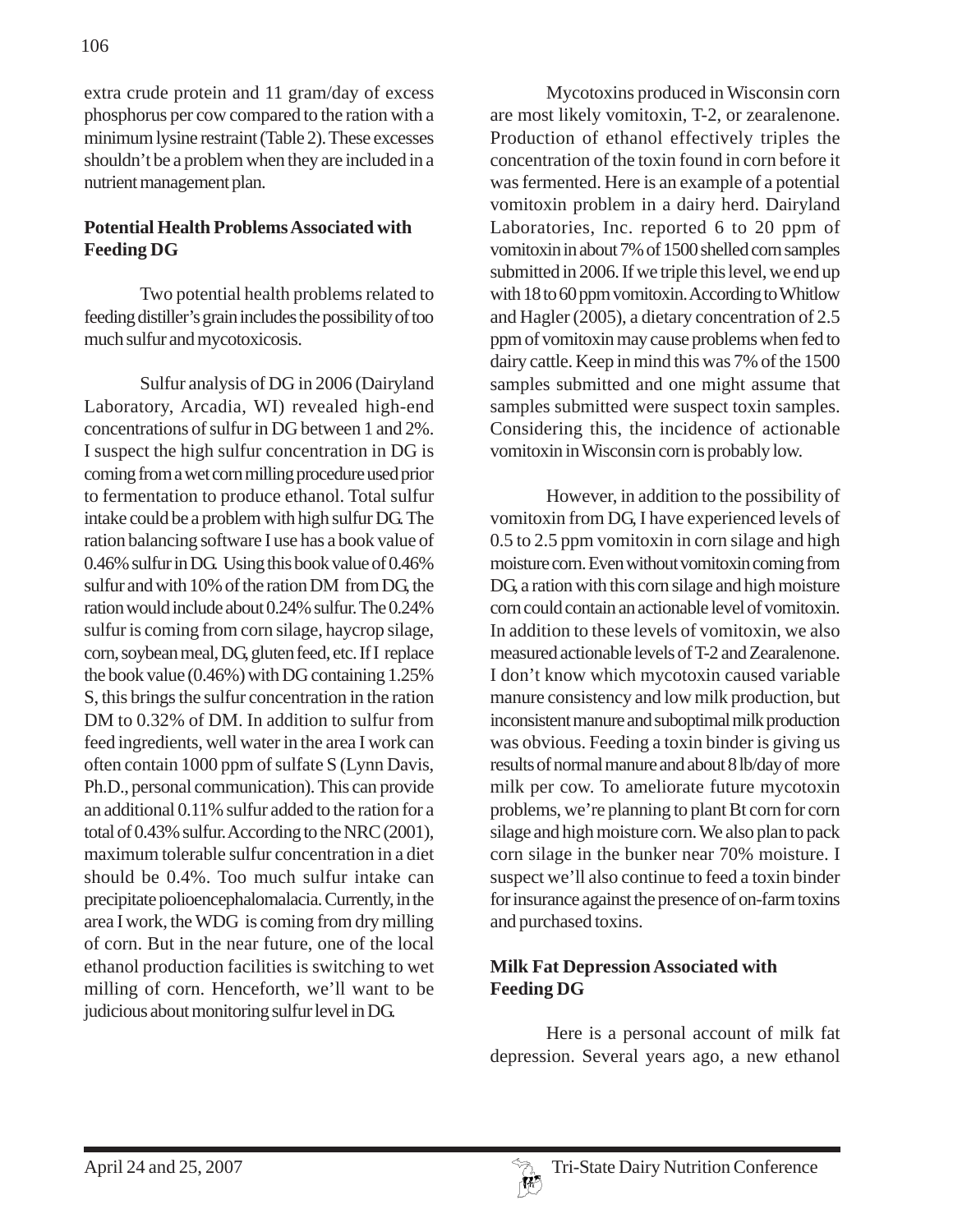production facility started selling WDG in the area I work. The price at the time was very competitive compared with other ingredients. At the time, milk prices were low, so feeding more DG was a good deal. The more DG fed, the more the feed bill went down. This scenario had the trappings of my heroism! But alas, with more and more DG in the ration, not only did the feed bill go down, but milk fat production also went down. We experienced less than 3% milk fat. At the time, we did not have a good understanding about why fat percentage would go down.

Now, we know more about the rest of the story. The relatively free corn oil in DG can really raise havoc with milk fat production. Dhiman et. al. (2000) looked at soybean oil added as either free soybean oil or oil added from roasted soybeans to a lactation ration that included high moisture corn. Added free oil resulted in about 2.8% milk fat, whereas adding the same level of oil from roasted beans produced a little over 3.3% milk fat. Given the right circumstances in the rumen, linoleic acid may be transformed into trans-10, cis-12 C18:2 and trans-10 C18:1. Bauman et.al. (2006) demonstrated that as little as several grams of these fatty acids will inhibit milk fat production in the mammary gland.

Can we use ration specifications to formulate our way out of the milk fat depression problem associated with feeding a lot of DG? According to Schingoethe (2006), feeding a ration with 20% of the DM as DG should be cost effective.

Dr. Elvin Thomas (Elanco Animal Health, Indianapolis, IN, personal communication), has provided a list of risk factors to consider before feeding high levels of DG. The risk factors include too much starch in the ration (21 to 23% starch), short particles of forage, low effective fiber (19 to 23%), and the addition of other sources of unsaturated and fish oils. We can formulate a ration to deal with these risk factors associated with

feeding a high level of DG, assuming we can get adequate particle length from the forage: The high DG ration in Table 1 contains less than 2% added corn oil, contains about 22% starch (NFC about 37%), and contains 34% NDF. According to Dr. Thomas, this ration should result in normal milk fat production.

# **Current Economics of Feeding DG**

At current ingredient prices, does DG fit in eastern Wisconsin rations? The answer is "yes", if we set a ration minimum for metabolizable or crude protein. Distiller's grain is a relatively good buy of metabolizable protein in the current market. However, if we want to improve the quality of the metabolizable protein in the ration by setting a minimum metabolizable lysine, DG is not a good choice of ingredients. The reason for wanting to improve the quality of metabolizable protein in the ration is to produce more milk protein. Schwab et al. (2003) demonstrated that we can produce more milk protein by increasing the quality metabolizable protein.

By using Formulate2 Dairy Ration Optimizer (Central Valley Nutrition Associates, Visalia, CA; www.formulate2.com, Version 5.0, based on the NRC (2001), we can demonstrate decreased utilization of DG by increasing the minimum level of metabolizable lysine. In this exercise, metabolizable protein, rumen degradable protein, and net energy for milk is set according to NRC (2001) requirements. The DM intake is the NRC estimate. Table 3 shows the specifications used for these optimizations. These rations are formulated for a mixed group of first-calf heifers and mature cows that are between 20 and 140 days in milk and producing 100 lb/day of milk. Milk components from this group are 3.1% true protein and 3.75% milk fat. Ingredients and prices for this optimization are listed on Table 1. The prices for these ingredients are quoted from a local feed mill. The WDG and wet corn gluten feed prices are the current local prices.

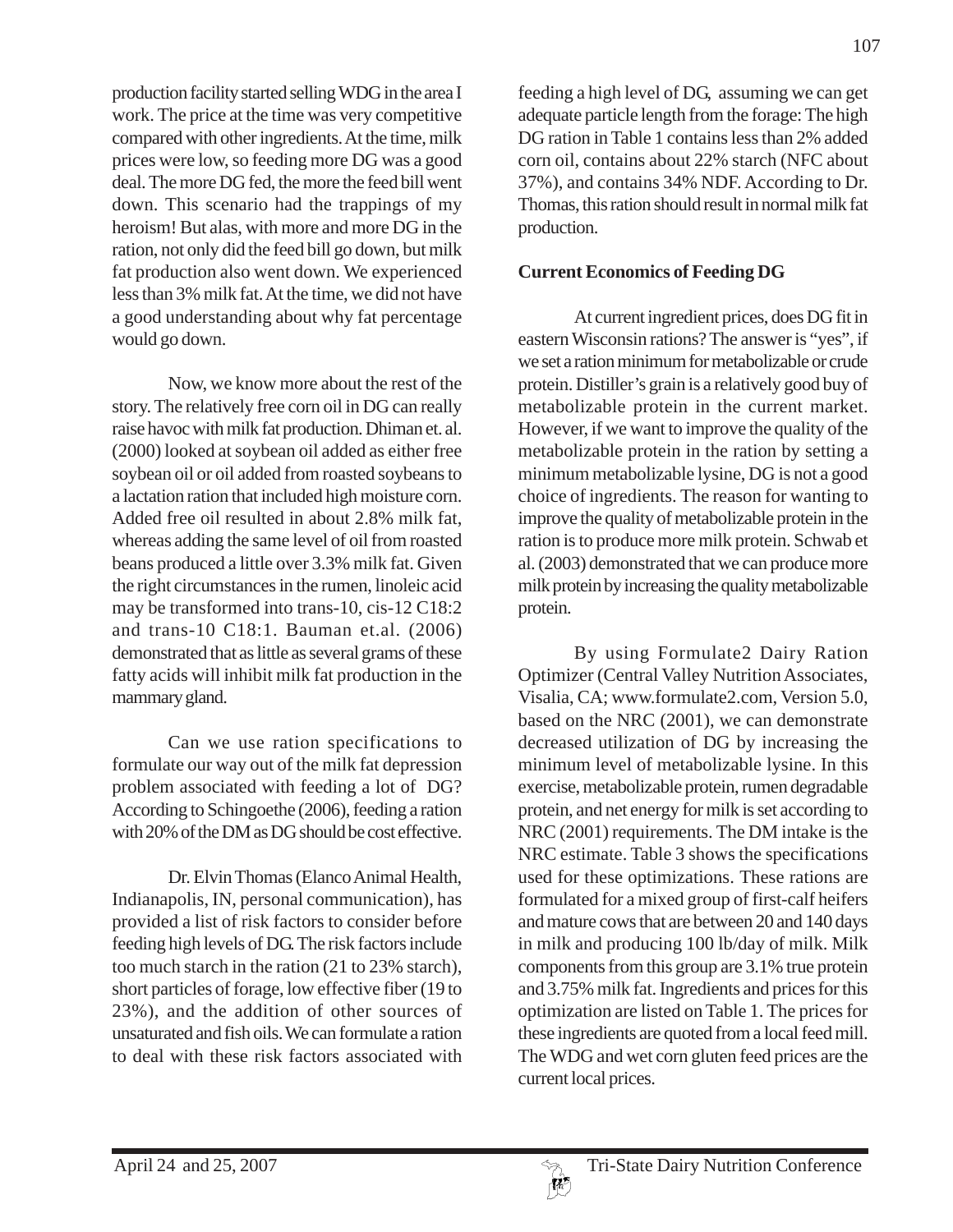Two optimized rations are included for this discussion. The only specification change is the concentration of lysine as a percentage of metabolizable protein, (Table 4). The ratio of lysine to methionine is kept at 3:1. Ration ingredients resulting from optimization are listed in Table 1. As the metabolizable lysine specification minimum moves up, the amount of DG included goes down. Distiller's grain simply doesn't make the grade as an economical lysine source in the current market. Although, DG is an excellent buy as a source of metabolizable protein.

Using equations developed by Schwab et al. (2006), to estimate milk and milk protein yields, we see more milk and milk protein production as the result of improving the quality of metabolizable proteind (Table 4). Milk yield was estimated using the equation where lysine was the most limiting amino acid. Milk protein yield was estimated using the equation where methionine was the most limiting amino acid. Table 4 also shows increased daily feed costs and more daily income by improving the quality of metabolizable protein. Even though the feed costs are lower for the ration without a lysine minimum, the net income was greater for the ration with a minimum lysine restraint. Although rumen protected lysine is not available commercially, when rumen protected lysine is offered as an ingredient, DG does come into the ration with a minimum lysine constraint. In the current ingredient market, protected WDG lysine has to be about the same prize and protected methionine.

In summary, the amount of moisture in WDG does not appear to be an issue for my clients. The small amount of excess nitrogen and phosphorus from feeding high levels of DG should easily fit into a correct nutrient management plan. To deal with the potential health issues, we need to be aware of the cow's total sulfur intake, and we need to use a toxin binder in some cases. We can probably avoid milk fat depression associated with feeding high DG rations through ration formulation and management.

But, by using ration optimizing software that allows a minimum restraint for metabolizable lysine, we may feed less DG because of economics.

### **References**

Bauman, D.E., T. Hinrichsen, C. Tyburcxy, K.J. Harvatine, and A.L. Lock. 2006. Cornell Nutrition Conference, 68th meeting. Cornell University, Ithaca, NY. Pages 58-65.

Dairyland Laboratory, Inc. Arcadia, Wisconsin, www.dairylandlabs.com

Dhiman, T.R., L.D. Satter, M.W. Pariza, M.P. Gall, K. Albright, and M.X. Tolosa. 2000. Conjugated linoleic acid (CLA) content of milk from cows offered diets rich in linoleic and linolemic acid. J. Dairy Sci. 83:1016-1027.

National Research Council. 2001. Nutrient requirements of dairy cattle. 7th rev. ed. Natl. Acad. Sci., Washington, DC.

Schingoethe, D.J. 2006. Can we feed more distillers grains? Proceedings Tri-State Dairy Nutrition Conference. Pages 71-78.

Schwab, C.G., R.S. Ordway, and N.L. Whitehouse. 2003. Amino acid balancing in the context of MP and RUP requirements. Pages 23-23 in Proc. Four-State Applied Nutrition and Management Conf. Bafaboo, WI.

Whitlow, L.W., and W.M. Hagler, Jr. 2005. Mycotoxins: A review of dairy concerns. Proceedings Mid-South Ruminant Nutrition Conference, Texas A & M University, Dallas. Pages 47-58.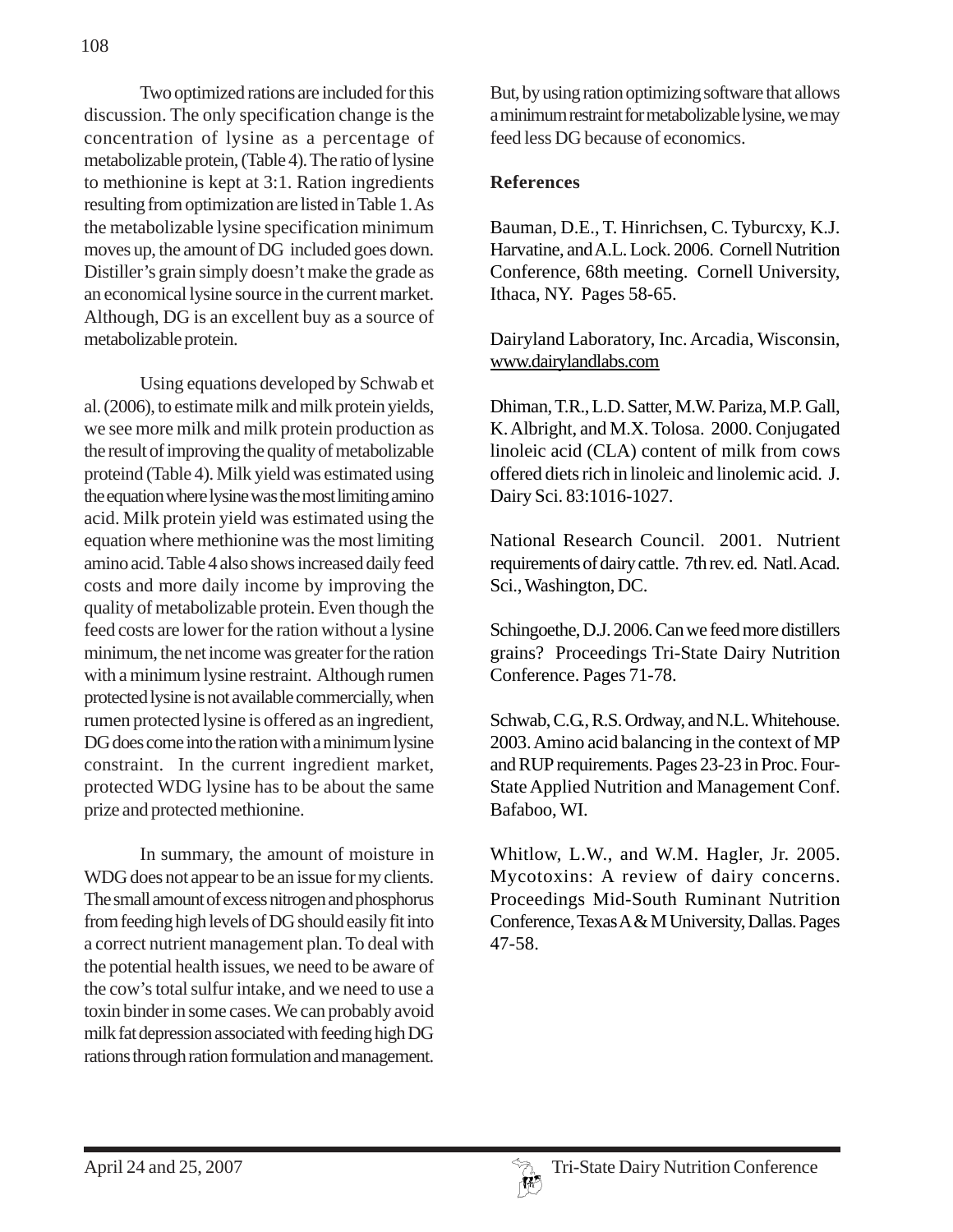| Ingredient                                 | No Minimum Lysine                 | Minimum Lysine at 6.3%<br>of Metabolizable Protein |  |
|--------------------------------------------|-----------------------------------|----------------------------------------------------|--|
|                                            | ---------- $(lb/day)$ ----------- |                                                    |  |
| Corn silage, \$40/ton                      | 55                                | 59                                                 |  |
| Hay crop silage, \$58/ton                  | 45                                | 30.5                                               |  |
| High moisture corn, 70% DM, \$123.53/ton   | 11.7                              | 18.3                                               |  |
| Wet distiller's grains, 33% DM, \$41/ton   | 30                                | $\Omega$                                           |  |
| Soybean hulls, \$148/ton                   | 1.5                               | 3.3                                                |  |
| Wet corn gluten feed, 50% DM \$54/ton      | $\Omega$                          | 6                                                  |  |
| 48% Soybean meal, \$239/ton                | $\overline{0}$                    | 6.4                                                |  |
| Expeller processed soybean meal, \$284/ton | 2.5                               | 1.6                                                |  |
| Roasted soybeans, \$315/ton                | 0.7                               | 0.5                                                |  |
| Rumen Protected Methionine, \$9,820/ton    | 0.014                             | 0.044                                              |  |
| Urea, \$402/ton                            | $\theta$                          | 0.031                                              |  |
| Tallow, \$460/ton                          | $\overline{0}$                    | 0.8                                                |  |
| Dicalcium phosphate, \$300/ton             | 0                                 | 0.072                                              |  |

#### **Table 1.** Optimized rations with/without minimum lysine restraints.

**Table 2.** Ration protein, lysine, methionine, and phosphorus concentrations resulting from with/without minimum lysine restraint.

|                                 | Minimum Lysine at 6.3% |                          |  |
|---------------------------------|------------------------|--------------------------|--|
| <b>Nutrient Results</b>         | No Minimum Lysine      | of Metabolizable Protein |  |
| Crude protein, %                | 18.0                   | 17.5                     |  |
| Metabolizable protein, g/day    | 3033                   | 3033                     |  |
| Metabolizable lysine, g/day     | 175                    | 191                      |  |
| Metabolizable methionine, g/day | 58                     | 64                       |  |
| Excess phosphorus, g/day        | $\vert$ 1              | $\Omega$                 |  |